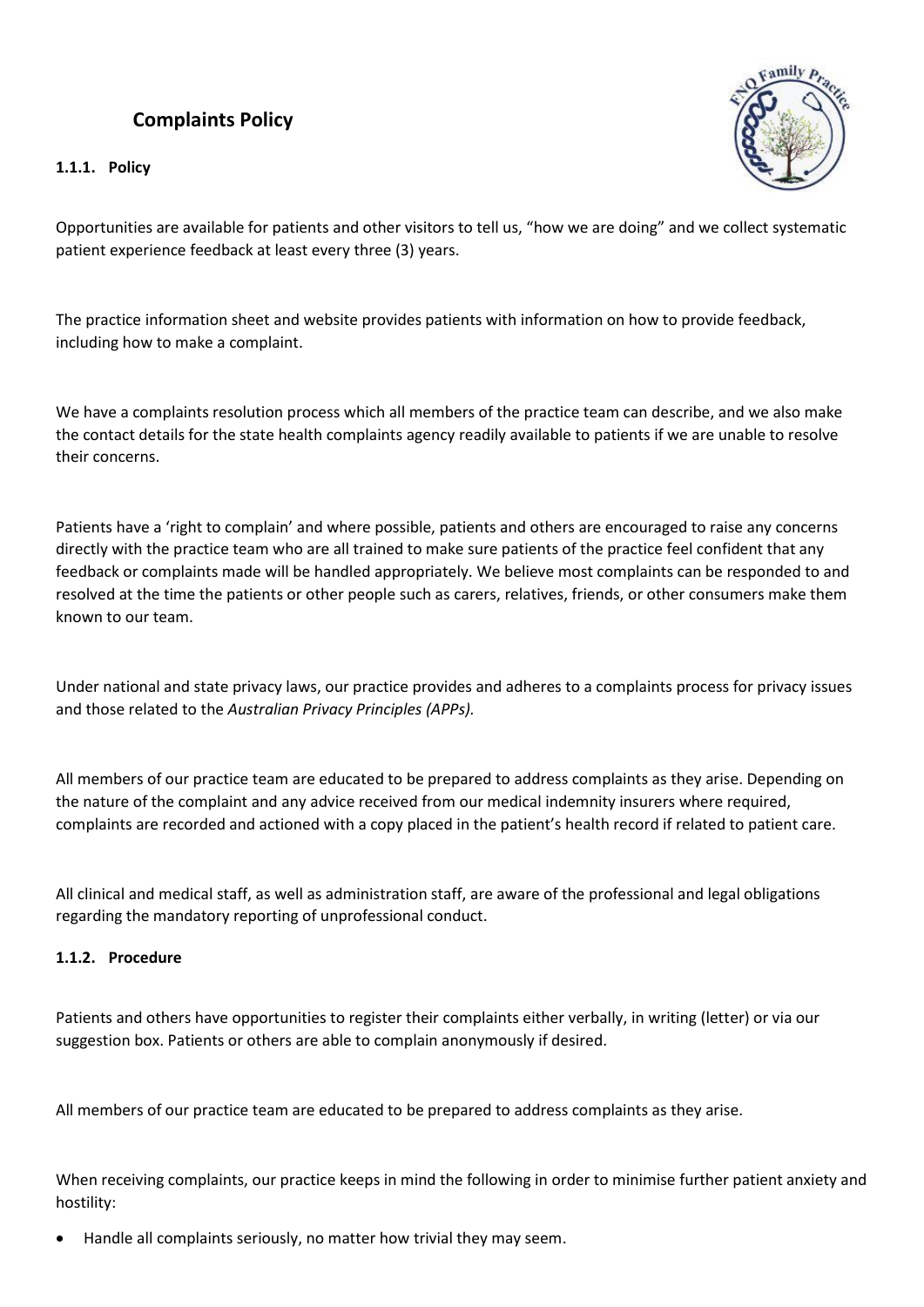- Verbal complaints made in person should be addressed in a private area of the practice where possible.
- Use tactful language when responding to complaints.
- Do not blame others; patients may not have all the facts or they may distort them.
- Address the patient's expectations regarding how they want the matter resolved.
- Assure the patient that their complaint will be investigated and the matter not disregarded.
- Offer the person an opportunity to complete a formal complaint form (they may accept or decline).
- Document all complaints and other relevant information and place this in the complaint folder so the person designated to manage complaints is informed of the complaint (even if the matter appears to have been resolved).
- Alert the general practitioner about disgruntled or hostile patients so they can diffuse the situation immediately - often patients are reluctant to make a complaint directly to a general practitioner.
- Always inform the person designated to manage complaints if you become aware of any significant statements made by the patient or significant change in patient attitude.

The practice has appointed Management/Cate Pinney with designated responsibility for seeking, collecting, analysing, investigating, resolving and managing all feedback and complaints. Any investigation and resolution of complaints is undertaken using an open disclosure process, incorporating the following:

- Acknowledge the patient's right to complain.
- Acknowledge receipt of the complaint as soon as possible, but within two (2) working days using the *Acknowledgment of Complaint* letter template.
- Respond to all complaints as soon as reasonably practicable, but within thirty (30) days in an open and constructive manner including an explanation and, if appropriate, an apology.
- If a resolution of the matter is to take longer than thirty (30) days, an update of the resolution activities will be provided to the patient, with an anticipated revised timeframe for resolution.
- Work with the patient to resolve the complaint and communicate the outcome with the patient, including any changes made as a result of the complaint.
- As a routine, contact the practice's insurer when there is a complaint about a member of the medical or clinical team in order to seek advice on resolving the complaint before any action is taken (refer to **Section 8.7 – Management of potential medical defence claims**).
- Where a complaint is made against a practice team member, provide the team member with an opportunity to discuss the details in a private setting.
- Ensure the complaint does not adversely affect the patient's care.
- Record the complaint, investigation and actions in the dedicated complaints file and, if related to patient care, include a copy in the patient's health record.
- Ensure, where appropriate, complaints are reviewed at practice team meetings; analyse trends and discuss the methods of resolution.
- Review other types of patient feedback (i.e. feedback surveys, suggestion box) during practice team meetings.
- Keep a record of improvement(s) made in response to feedback or complaints.
- Where appropriate, inform the patient about practice improvements made as a result of their input.

If the matter cannot be resolved, the patient is advised about how to contact the external health complaints agency for our state.

## **Queensland**

Office of the Health Ombudsman